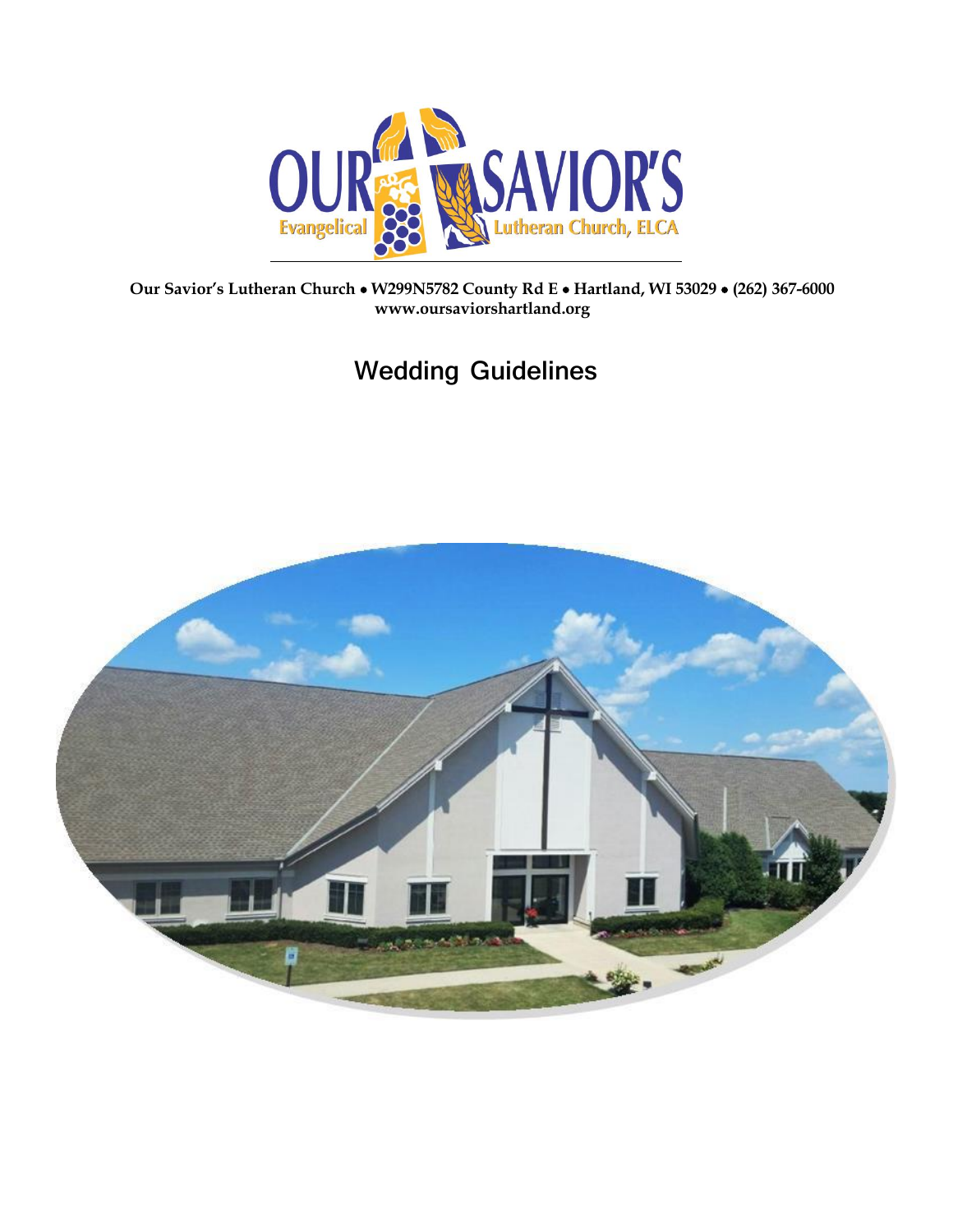# Wedding Guidelines Our Savior's Lutheran Church

# **Contents:**

*Wedding Guidelines* Marriage – What We Believe How to Begin – Arranging the Worship Service Member and Non-Member Weddings Pastor Officiating Premarital Counseling Wedding Liturgy Marriage Service Outline Organist/Pianist Wedding Rehearsal Custodian and Church Facility Coordinators **Decorations** Photographs Dressing Rooms Non-Alcoholic Beverages Clean-Up Reception at Church Marriage License Simple Weddings

Costs and Contributions

Possible Scripture Readings

Wedding Vows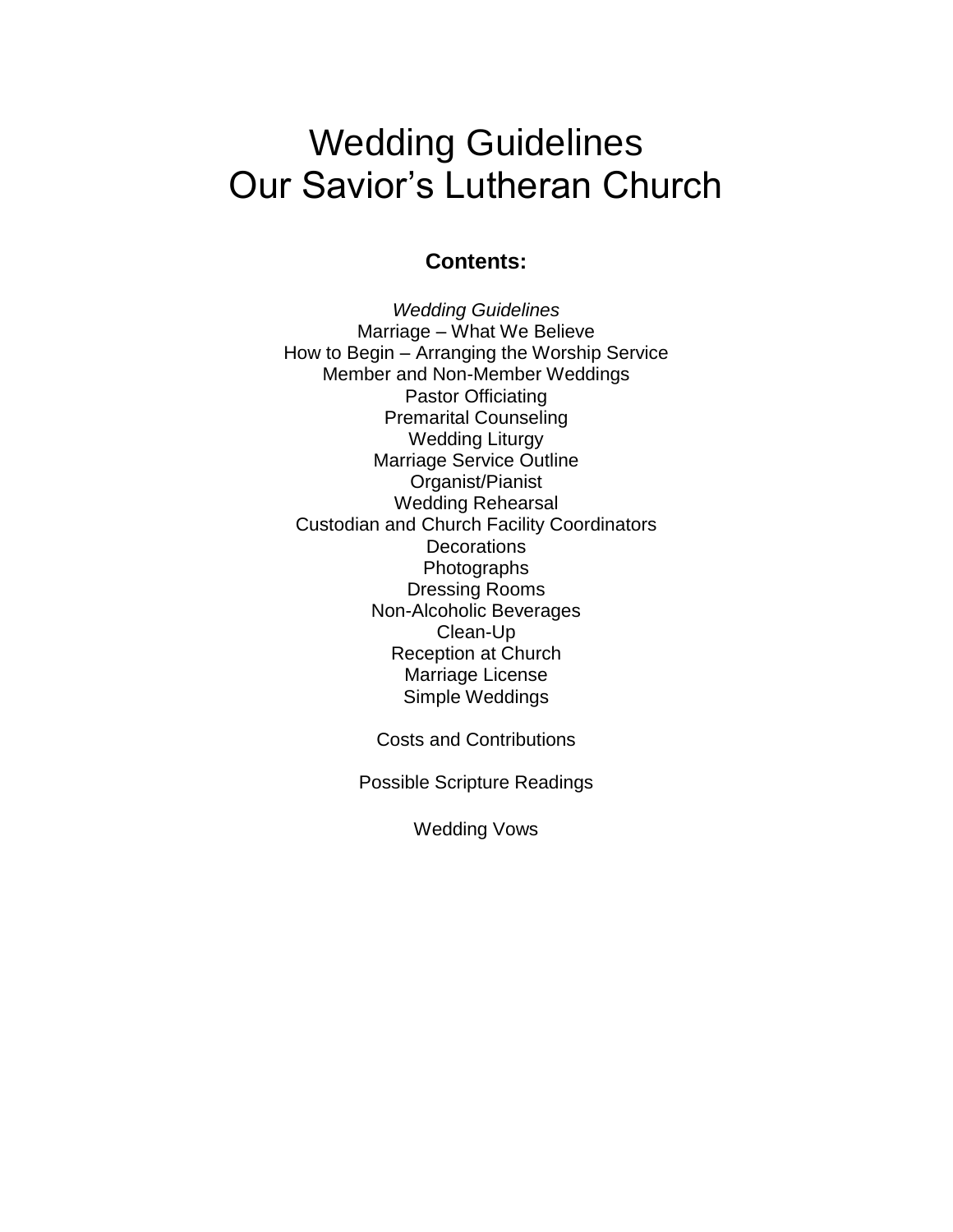# **Wedding Guidelines** at **Our Savior's Lutheran Church**

*"I will betroth you to myself forever, betroth you with* integrity and justice, with tenderness and love; *I will betroth you to myself with faithfulness, and you will come to know the Lord"* – Hosea 2:19-20

#### **Marriage – What We Believe**

Marriage is a gift from God and a covenant of life-long faithfulness between a woman and a man. The heart of the wedding service is the exchange of vows of commitment between the bride and groom (and signified in the exchange of rings) before the congregation and God.

Ideally, a marriage relationship reflects the love that God has shown through the ages and uniquely revealed in Jesus. Martin Luther called marriage "a school for character"; as Hosea states above, a marriage calls forth such virtues as integrity, justice, tenderness, and love—through the joys and sorrows of whatever life may bring. At a Christian wedding service, the couple is not left to their own efforts to fulfill these promises, but is publicly receiving God's blessing and support, as well as the affirmation of family, friends, and the Holy Christian Church.

So the wedding is not only a glad occasion—over-flowing with joy, celebrating the Creator's gifts of life, health love, sexuality, the family—is it a holy moment calling on Christ and the Holy Spirit to bless, strengthen and renew this union day by day.

We believe that the Christian wedding is a sacred service of worship. To clearly express this, Our Savior's has established the following guidelines.

#### **How to Begin – Arranging the Worship Service**

Contact our church office to find out if Our Savior's facilities are available on the date that you are considering. Confirmation of dates may take 7-10 days. Please be aware that if you announce times and dates before confirming them with the church office, the facilities may already be scheduled for other use.

#### **Member and Non-Member Weddings**

The pastors at Our Savior's are happy to officiate at weddings for church members and their immediate family members. If you desire to become a member, we welcome you to attend our "New Member Information Sessions." Please contact the Pastor or Deb Nollen for more information.

*Non-members*\* may also be married at Our Savior's for a total contribution of \$1,350. \$500 of this amount will be directed to social ministry. The remaining fees are described on the "Costs and Contributions" page.

#### **Pastor Officiating**

The pastor of Our Savior's will officiate at all weddings. If a family desires other clergy to participate in the worship service, the requests should be made through the pastor. It is the prerogative of Our Savior's pastor to extend an invitation to other clergy persons to assist at the wedding.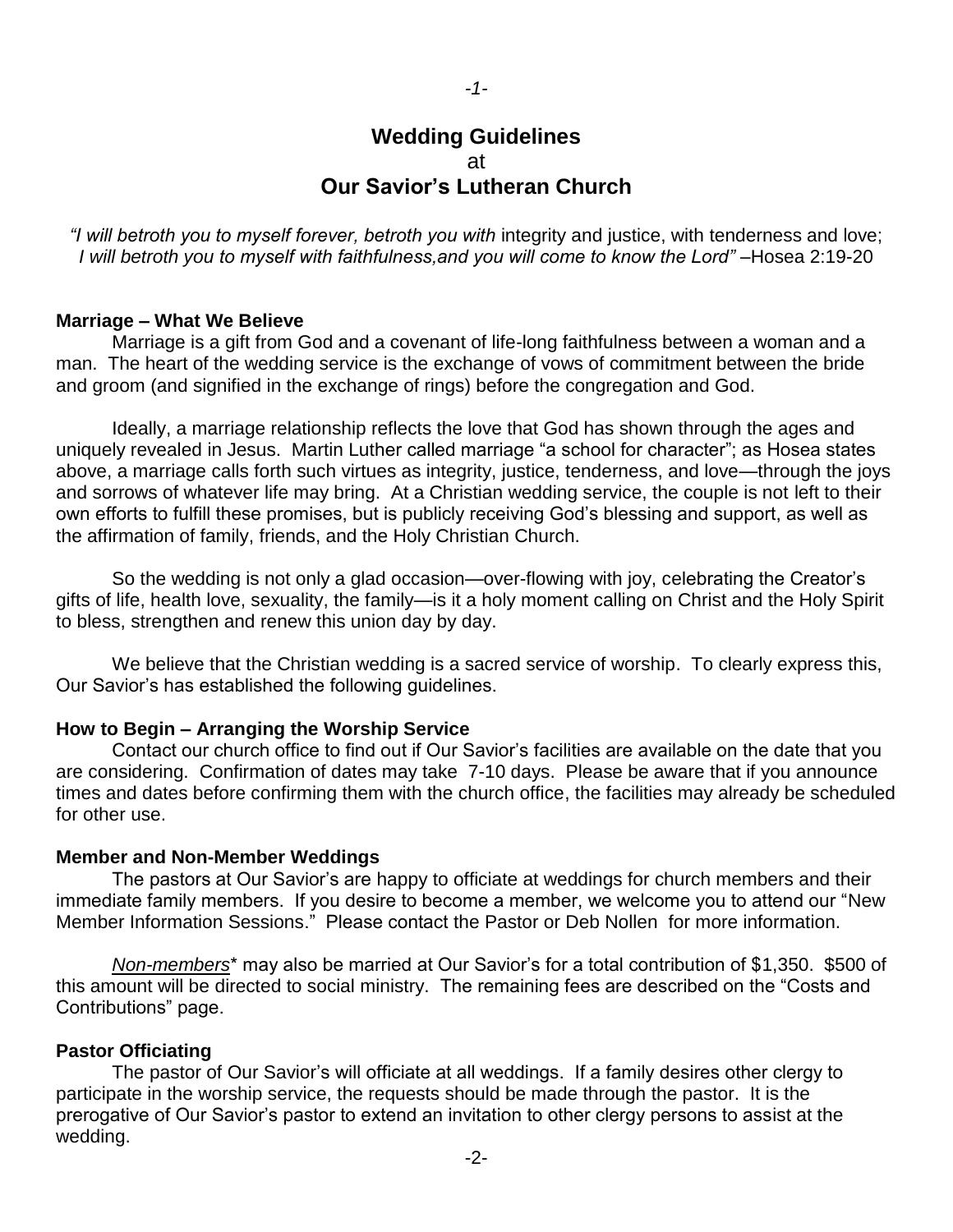\*(Non-members who are members in good standing of another ELCA Church, and who desire to be married at Our Savior's, but with their own pastor officiating, may ask their own pastor to make arrangements with the Our Savior's Pastor. All fees for Non-Members will apply)

### **Premarital Counseling**

Premarital counseling is one of the expectations for the couple. We ask that the counseling begin at least three months before the wedding. There are a variety of possibilities:

- ◆ with the Our Savior's pastor
- with a Lutheran Social Services counselor
- $\triangleleft$  Kairos Ministries 414-778-1266
- a pre-marital retreat (please confirm with presiding pastor)

# **Wedding Liturgy**

The order of the wedding service will be from the marriage service of the Lutheran Book of Worship (p. 202) or new ELCA Renewing Worship Service. In consultation with the pastor and church musician, couples may choose from a variety of readings, prayers, wedding vows, hymns and solos. You may choose to celebrate communion during the wedding service. Other changes or variations must be approved by the pastor.

*Bulletins*—Printed bulletins are nearly always used, but the church office does not print or purchase them. Sample bulletins are available for you to see.

# *Marriage Service Outline (\*=optional)*

# PRELUDE MUSIC

| <b>GATHERING-</b> | *Processional<br>Greeting<br>Introduction<br>Declaration of Intention<br>Prayer                                   |
|-------------------|-------------------------------------------------------------------------------------------------------------------|
| <b>WORD-</b>      | <b>Scripture Readings</b><br>*Music (Hymn, Solos, Special Music)<br>Homily<br>*Hymn of the Day (or Special Music) |
| <b>MARRIAGE-</b>  | Vows<br>*Exchange of Rings<br>Acclamation<br>*Lighting of Unity Candle<br>Prayers                                 |
| *SACRAMENT        | *Communion Liturgy                                                                                                |
| <b>SENDING</b>    | <b>Blessing</b><br>*Introduction of Married Couple<br>*Recessional<br>⌒                                           |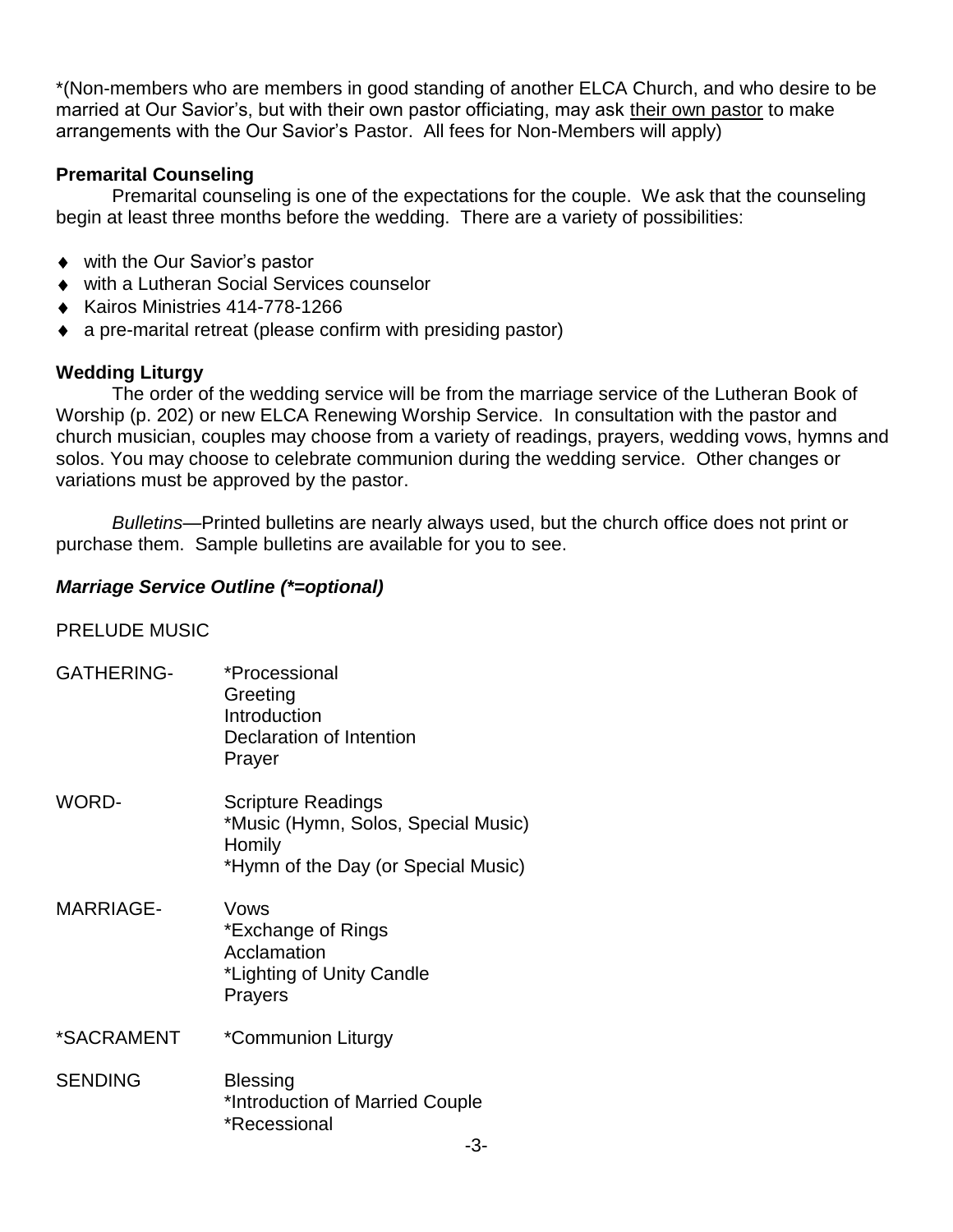### **Organist/Pianist**

Our Savior's organist will play for all weddings, where an organist/pianist is needed, as well as assist in the selection of all music to be performed in the service. Please contact Polly Mauer (367- 5795) at least 3 months before the wedding. Permission to have another organist or musicians must have the approval of Ms. Mauer. Please confer with our organist BEFORE decisions or arrangements about music and musicians are made. The organist/pianist fee includes the wedding rehearsal.

The wedding is an act of Christian Worship, and the music should reflect this. Several questions to ask yourself are:

- 1. Is the music consistent with what the Christian Church teaches about marriage?
- 2. Is the music appropriate for a worship service?
- 3. Is it tasteful?

The implementation of these guidelines is left to the discretion of the pastor and church musician. The organist and other musicians may place further restrictions on the music requested relative to their ability and performance style.

#### **Wedding Rehearsal**

The Church Facility Coordinators, pastor and organist/pianist will meet with the wedding party for the rehearsal (usually the evening before the wedding) and review the wedding service. It is important courtesy that the rehearsals begin at the scheduled time. Our rehearsals tend to be 30-45 minutes long. All aspects of the wedding service will be reviewed so everyone will know their part in the service and what is expected of them.

#### **Custodian**

A custodian from Our Savior's is provided for each wedding. Our Church Facility Coordinators will work with our custodian to prepare the building, discuss clean up, etc.

#### **Decorations**

Plans for decorations and flowers to be used in the Church should be discussed with Our Savior's Church Facility Coordinators:

- Ribbons or simple floral arrangements may be used to mark pews. However, no nails or tacks may be used! Masking tape is permissible.
- If flowers and other items are to be delivered to the church, please contact the Church Facilitators to ensure that someone is available at the time of arrival. It is important that you assign someone to handle the flower arranging, pinning of corsages, boutonnieres, etc.
- Standing candelabras are available for your use. Altar candles may be used only with the approval of the Church Facilitators. The brass vases in the chancel may be used, but only with the plastic liners, that may be borrowed through the office and given to the florist. At no time are the brass vases to be handled or removed from the stand by anyone but the church office personnel or Church Facilitators.
- A bridal carpet may be used and can usually be ordered through the florist. The carpet size needed is fifty feet.
- Your own personal wedding coordinator may assist the wedding party but must abide by the guidelines of Our Savior's Church and our Church Facility Coordinators.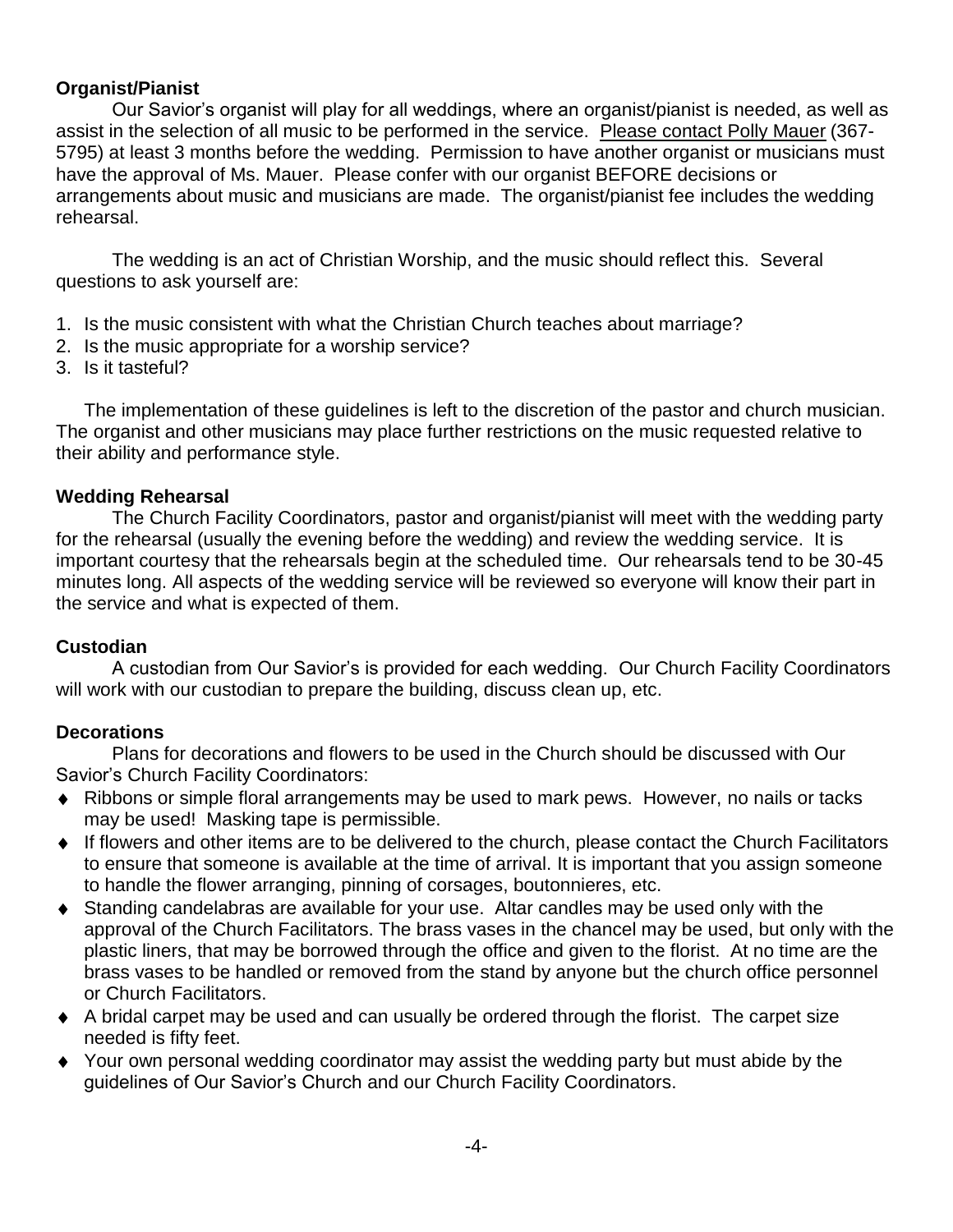### **Photographs**

Photographs in the sanctuary are normally scheduled at least 2 hours prior to the beginning of the service and must be completed at least 30 minutes before the wedding service. Photos during the service may be taken from the back of the sanctuary. Stationary video recording is acceptable.

#### **Dressing Rooms**

Dressing rooms are available for use the day of the wedding. The dressing room for the bride and her party is in the East wing. The fellowship hall is often used by the groom and his friends. Arrangements for rooms should be made with the Church Facilitators.

#### **Non-Alcoholic Beverages**

You may bring snacks and non-alcoholic beverages for the wedding party on the day of the wedding. Please note that Our Savior's does not supply plates, napkins, glasses or cups.

# **Clean-Up!**

It is important to designate someone who will remove all of your belongings from the dressing rooms immediately following the service. Articles left behind will be placed in the lost and found. Should you require the church facility for a longer period than our Church Facility Coordinators can stay, you will be responsible for clean up and locking up the church facility. See Facility Use Form.

#### **Reception at Church**

Receptions in our church's fellowship hall may be arranged by completing a Facility Use Form. These forms are available through the church office. The bride and groom are responsible for the use of the kitchen and equipment and for all damages or breakage.

# **Marriage License**

#### *Please bring your completed marriage license to the pastor on the day of your rehearsal*.

#### **Simple Weddings**

Wedding customs in the United States are becoming more costly and burdensome for couples. According to the publishers of Bride's and Modern Bride magazines, the average wedding cost is \$28,000 in 2012. We believe that Christian wedding can be both simple and elegant and should not leave a family in debt! The Pastor and Church Facility Coordinators are available to assist in planning so that your wedding arrangements are not a burden, but a joy.

Possibilities for simple and meaningful church weddings include:

- Have just 2 people stand up with you, a maid or matron of honor and a best man.
- Use flowers from your garden, or your gardening friends' gardens
- Exchange marriage vows on a Saturday night or Sunday morning during the normal church service! Flowers and musicians will already be in place, and the congregation will love it! You can have a totally free wedding this way.
- Have a potluck reception right in the church fellowship hall. Have your friends decorate the place and ask friends to bring their very favorite food (and recipe!) as their wedding gift to you.
- Visit the Alternatives for Simple Living website at <http://www.simpleliving.org/Archives/Wedding/WeddingAlternatives.html>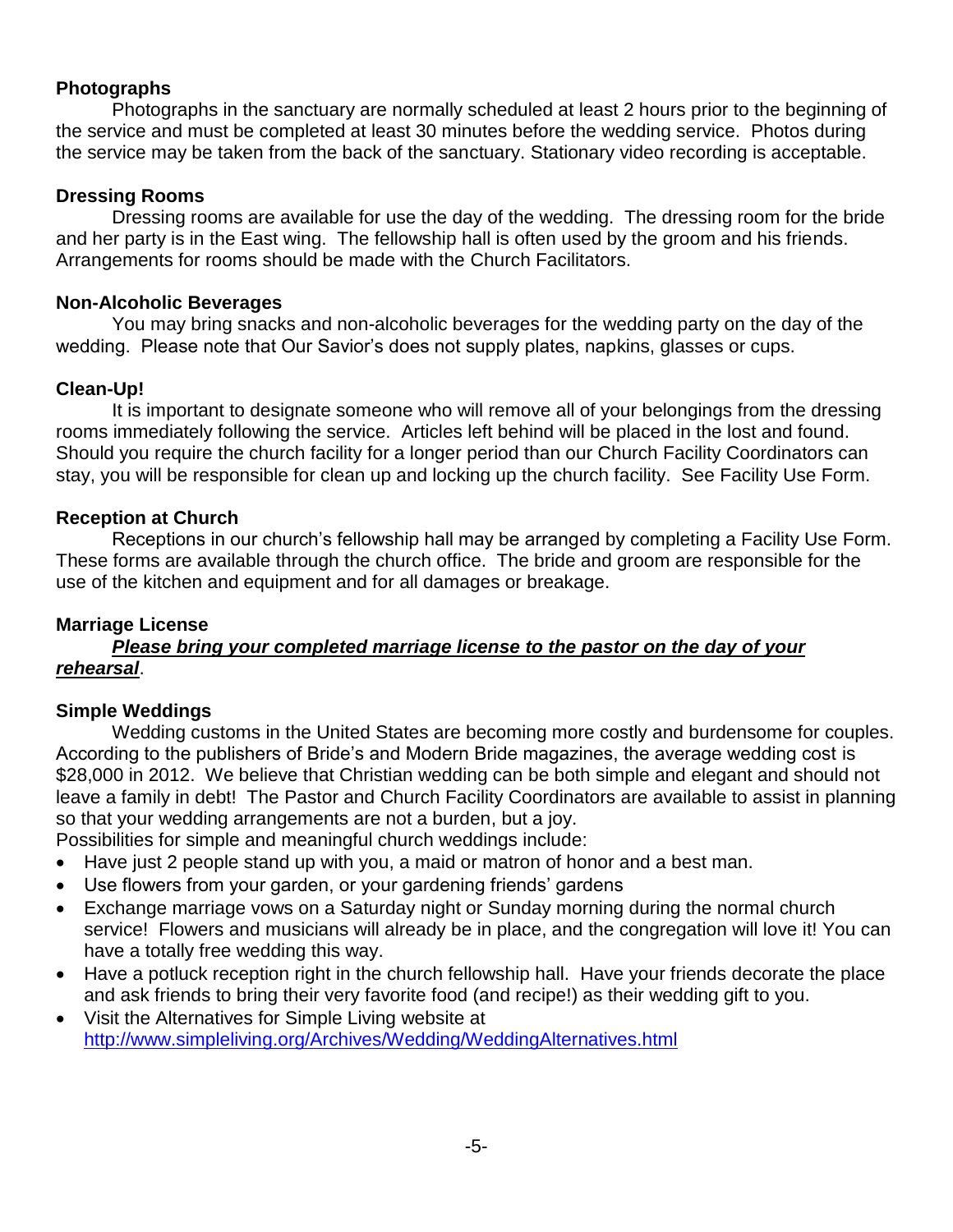# **Our Savior's Wedding Costs and Contributions**

| <b>Members</b>                                                                                                                                                                                       |                |                      |
|------------------------------------------------------------------------------------------------------------------------------------------------------------------------------------------------------|----------------|----------------------|
| Please make out separate checks. Fees are due 2 weeks prior to rehearsal<br>Organist:                                                                                                                |                | \$200                |
| Includes music consultation, playing at rehearsal and<br>wedding, and practicing with soloists                                                                                                       |                |                      |
| Tech person:<br>Will be determined by Church Wedding Facilitators                                                                                                                                    |                | $\mathfrak{S}$<br>50 |
| Our Savior's Soloist: Suggested contribution if a soloist is needed                                                                                                                                  |                | -75<br>$\mathbb S$   |
| <b>Facility Use Fee:</b>                                                                                                                                                                             |                | \$100                |
| <b>Church Wedding Facilitators</b><br>See Wedding Questionnaire and Information Booklet<br>for description of Church Wedding Facilitators support                                                    |                | \$175                |
| Honorarium for Pastor                                                                                                                                                                                |                | \$250                |
| (with Soloist contribution)<br>Total:                                                                                                                                                                |                | \$850                |
| <b>Non Members</b><br>Please make out separate checks. Fees are due at the rehearsal.<br>Organist:<br>Includes music consultation, playing at rehearsal<br>and wedding, and practicing with soloists |                | \$200                |
| Tech person:<br>Will be determined by Church Wedding Facilitators                                                                                                                                    | $\mathfrak{S}$ | 75                   |
| Our Savior's Soloist:                                                                                                                                                                                | \$             | 75                   |
| <b>Facility Use Fee:</b>                                                                                                                                                                             | \$             | 100                  |
| <b>Church Wedding Facilitators</b><br>See Wedding Questionnaire and Information Booklet for<br>description of Church Wedding Facilitators support                                                    |                | \$200                |
| <b>Wedding Contribution to Social Ministry</b>                                                                                                                                                       |                | \$500                |
| Honorarium for Pastor                                                                                                                                                                                | \$ 250         |                      |
| Total:<br><b>Revised 6/2016</b>                                                                                                                                                                      |                | \$1400               |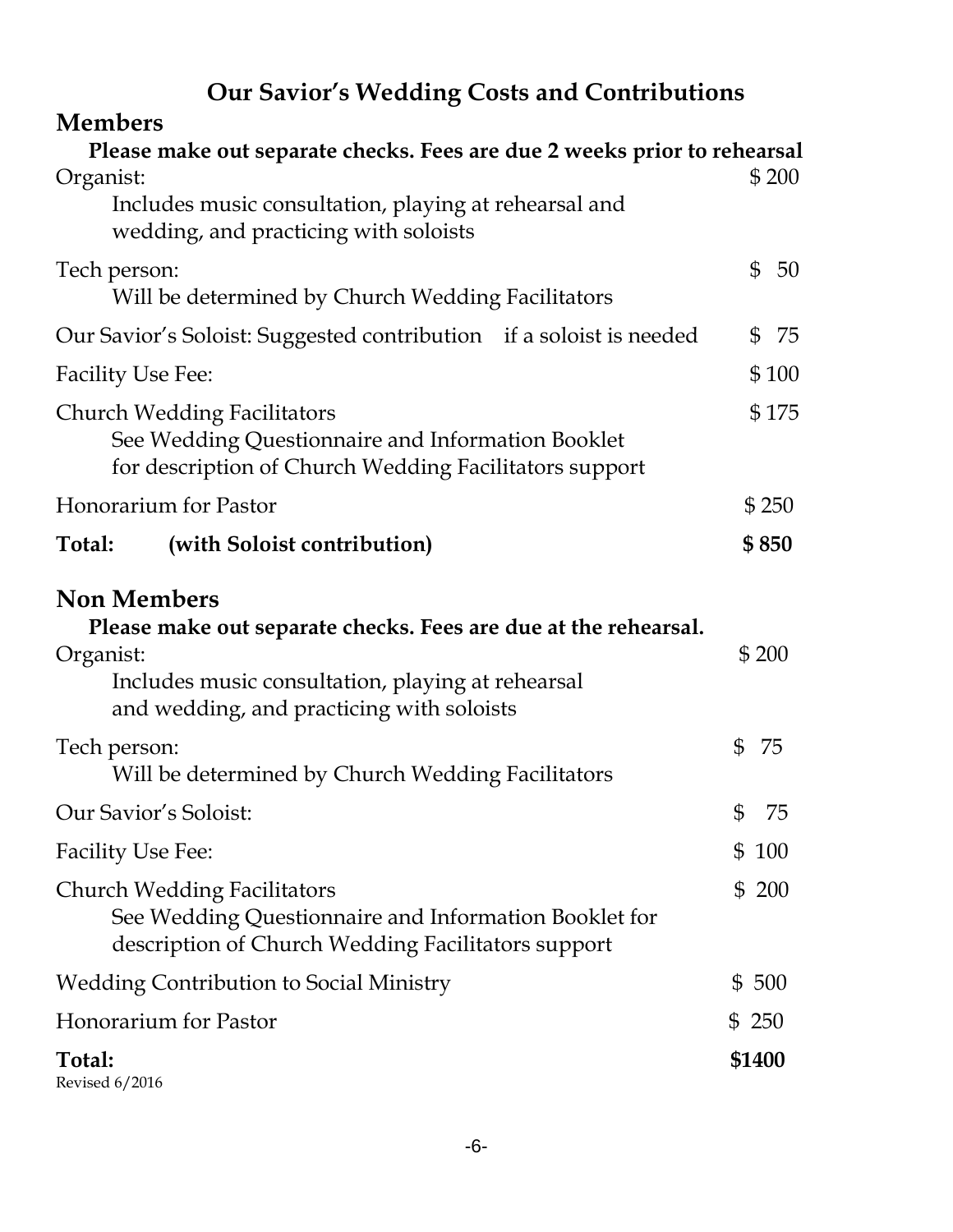# **Possible Scripture Readings**

# **Old Testament**

| Genesis 1:26-28         | Woman and man created in the image of God               |
|-------------------------|---------------------------------------------------------|
| Genesis 2:18-24         | Companionship rather than loneliness                    |
| Ruth 1:16-17            | "Where you go, I will go"                               |
| Proverbs 3:3-6          | Loyalty and faithfulness written on the heart           |
| Song of Solomon 2:10-13 | The voice of the beloved                                |
| Song of Solomon 8:6-7   | Many waters cannot quench love                          |
| <b>Isaiah 63:7-9</b>    | God's steadfast love lifts up people                    |
| Hosea 2:19-20           | God's "betrothing" us in integrity, tenderness and love |
| Jeremiah 31:31-34       | The new covenant of the people of God                   |
|                         |                                                         |

# **Psalms**

| May God be merciful to us and bless us<br>Psalm 67            |  |
|---------------------------------------------------------------|--|
| We are God's people and the sheep of His pasture<br>Psalm 100 |  |
| Psalm 117<br>The steadfast love of God                        |  |
| Psalm 121<br>The Lord keeps watch over you                    |  |
| Unless the Lord builds the house<br>Psalm 127                 |  |
| Psalm 128<br>Blessed are those who walk in the Lord's ways    |  |
| Let everything that breathes praise the Lord<br>Psalm 150     |  |

# **New Testament**

| Romans 8:31-35, 37-39  | If God is for us, who is against us                    |
|------------------------|--------------------------------------------------------|
| Romans 12:1-2, 9-18    | A living sacrifice and genuine love                    |
| 1 Corinthians 13       | The greatest gift is love                              |
| Ephesians 3:14-19      | The breadth, length height and depth of Christ's love  |
| Ephesians 5:1-2, 21-33 | Walk in love as Christ loved                           |
| Philippians 4:4-9      | Rejoice in the Lord always                             |
| Colossians 3:12-17     | Clothed in compassion, kindness, meekness and patience |
| 1 John 3:18-24         | Let us love in truth and action                        |
| 1 John 4:7-16          | Let us love one another for love is of God             |
|                        |                                                        |

# **Gospel**

| Matthew 5:1-10      | The Beatitudes                          |
|---------------------|-----------------------------------------|
| Matthew 5:14-16     | You are the light, let your light shine |
| Matthew 7:21, 24-29 | A wise person builds upon the rock      |
| Matthew 19:3-6      | What God has united must not be divided |
| Matthew 22:35-40    | Love, the greatest commandment          |
| Mark 10:6-9         | They are no longer two but one          |
| John 2:1-11         | The wedding at Cana                     |
| John 15:9-17        | Love one another as I have loved you.   |
|                     |                                         |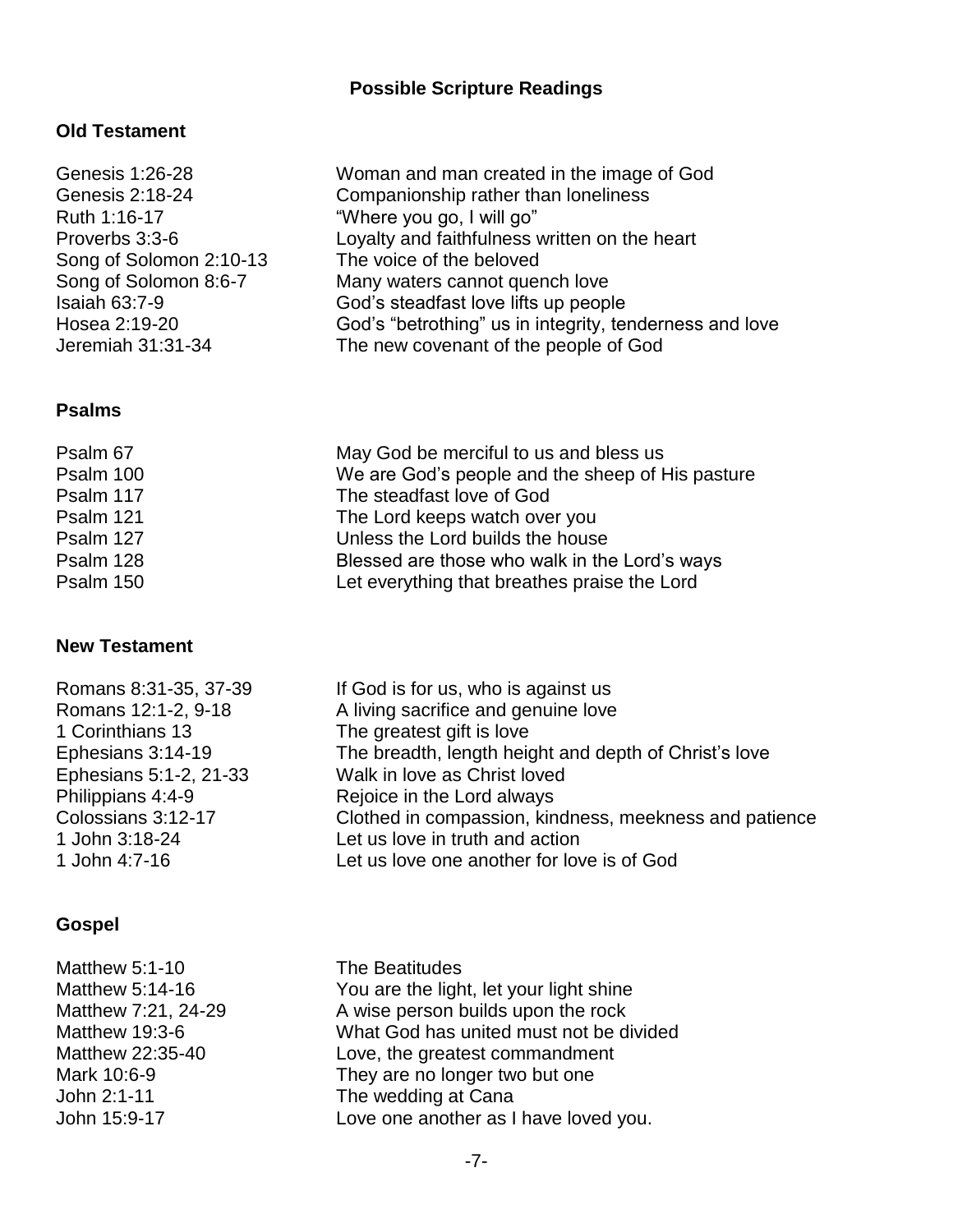# **Wedding Vows**

# I. Lutheran Book of Worship

I take you, to be my wife/husband from this day forward, to join with you and share all that is to come, and I promise to be faithful to you until death parts us.

- II.  $\Box$ , I take you to be my wife/husband from this time onward, to join with you and share all that is to come, to give and to receive, to speak and to listen, to inspire and to respond, and in all of our life together be loyal to with my whole life and with all my being.
- III. I take you, \_\_\_\_\_\_\_, to be my wife/husband. I promise before God and these witnesses to be your faithful husband/wife, to share with you in plenty and in want, in joy and sorrow, in sickness and in health, to forgive and strengthen you and to join with you so that together we may serve God and others as long as we both shall live.
- IV. I take you, \_\_\_\_\_\_\_, to be my wife/husband and these things I promise you: I will be faithful to you and honest with you; I will respect, trust, help and care for you; I will share my life with you; I will forgive you as we have been forgiven; and I will try with you to better understand ourselves, the world and God…through the best and worst of what is to come as long as we shall live.
- V. I, \_\_\_\_\_, take you, \_\_\_\_\_, to be my wife/husband; to share with you both sorrow and joy, and to be faithful to you until death parts us.
- VI. I, \_\_\_\_\_, take you, \_\_\_\_\_, to be my wedded wife/husband, to have and to hold from this day forward, for better or worse, for richer or poorer, in sickness and in health, to love and to cherish, until death do us part.
- VII. I, take you, to be my wife/husband; to love and to trust, from this day forward; for better or worse, for richer or poorer; in sickness and in health. As we continue to grow in our love for each other, I shall honor you with my whole self, listen and speak the truth to you, and seek to live each day as a gift of God, as long as we both shall live.
- VIII. I, \_\_\_\_\_, give myself to you, \_\_\_\_\_\_\_. By the grace of God, I promise to support and care for you. In the love of Christ, I promise to love and cherish you. With the Spirit's help, I promise to be faithful to you, as long as we both shall live.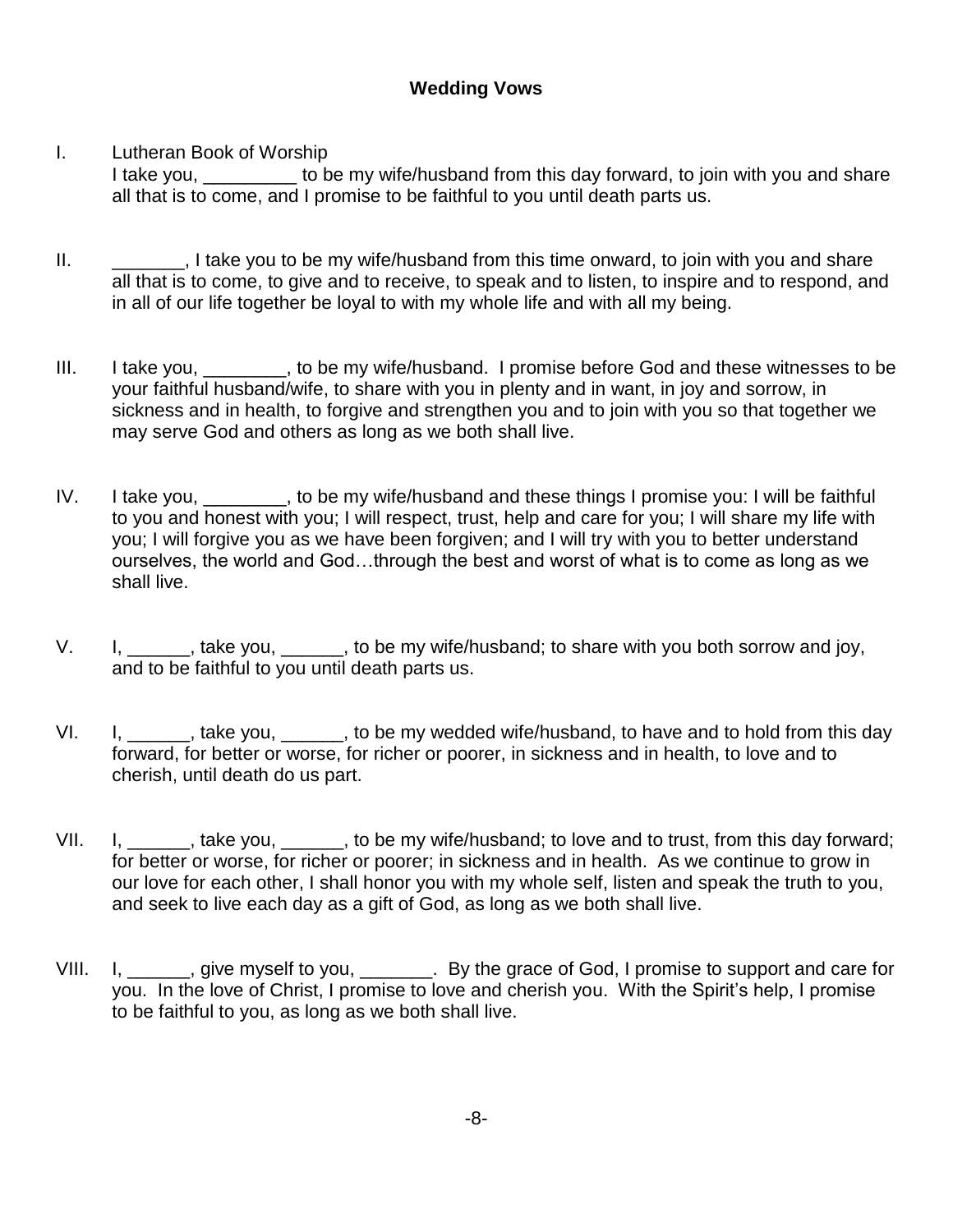#### **Wedding Questions for the Bride and Groom**

# **Wedding Liturgy**

- What Biblical texts do you want read? Why? Be prepared to talk with pastor about this!
- Would you like a friend or relative to read these texts at the wedding? Who?
- Which vows have you chosen?
- Will you have communion during your wedding?
- How will you be called during the wedding service?
- By what name/s do you wish to be presented to the congregation at the end of the wedding service?
- ◆ Will you kiss at the close of the wedding?

# **Music**

- What music will you have during the wedding (prelude, during the seating of parents and grandparents, hymns sung by the congregation, processional, recessional, during the lighting of the unity candle)? Please consult with our church organist/pianist, Polly Mauer (367-5795).
- Will you have soloists? Soloists are available through our church estimated cost \$75.- \$100.

# **Miscellaneous**

Please review and answer the questions in the Wedding Informational Booklet and discuss these items in detail with the Church Facility Coordinators.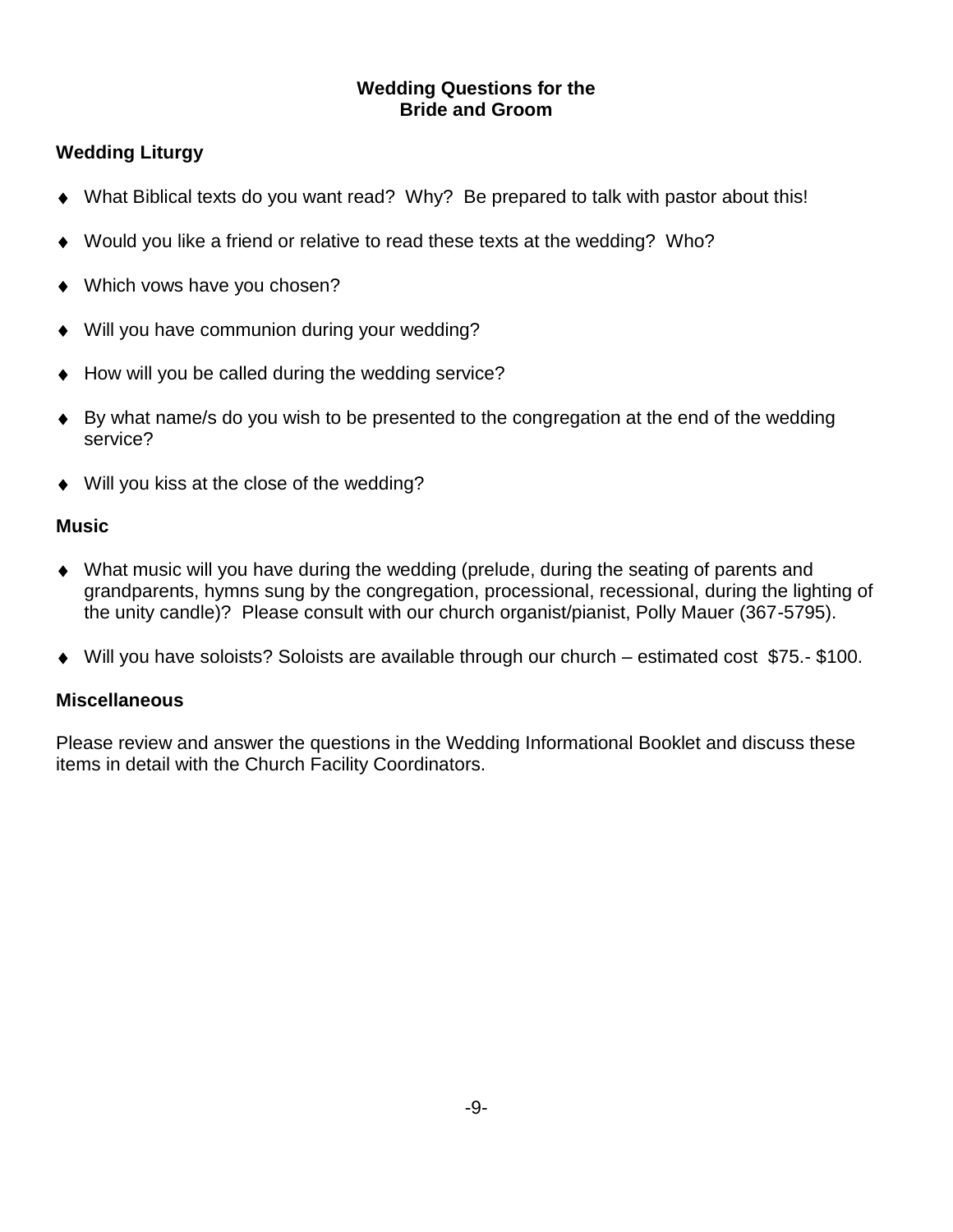#### **Marriage Service (ELCA Renewing Worship—2003)**

Preludes Processional

#### **Greeting**

The grace of our Lord Jesus Christ, the love of God and the communion of the Holy Spirit be with you all. **And also with you.**

#### **Introduction**

Dear friends: We have come together in the presence of God to witness the marriage of \_\_\_\_\_\_\_\_\_\_ and \_\_\_\_\_\_\_\_\_\_, to surround them with our prayers and to share in their joy.

The Scriptures teach us that the bond and covenant of marriage is a gift of God, a holy mystery in which two become one flesh, an image of the union of Christ and the church. As \_\_\_\_\_\_\_\_\_ and \_\_\_\_\_\_\_\_ give themselves to each other today, we remember that at Cana in Galilee our Lord Jesus Christ made the wedding feast a sign of God's reign of love.

Let us enter into this celebration confident that, through the Holy Spirit, Christ is present with us now also; we pray that this couple may fulfill God's purpose for the whole of their lives.

#### Declaration of Intention

*(Minister addresses couple)*

\_\_\_\_\_\_\_\_ will you have \_\_\_\_\_\_\_\_ to be your wife/husband, to live together in holy marriage? Will you love him/her, comfort him/her, honor and keep him/her in sickness and in health, and forsaking all others, be faithful to her/him as long as you both shall live? **I will.**

*(Minister addresses family)*

Will you, the families of  $\frac{1}{2}$  and  $\frac{1}{2}$  and give your love and blessing to this new family? **We will.**

#### *(Minister addresses assembly)*

Will all of you, by the Grace of God, do everything in your power to uphold and care for these two persons in their life together? **We will.**

Prayer of the Day

Let us pray. Eternal God, our creator and redeemer, as you gladdened the wedding at Cana in Galilee by the presence of your Son, so bring your joy to this wedding by his presence now. Look in favor upon \_\_\_\_\_\_\_ and \_\_\_\_\_\_\_, and grant that they, rejoicing in all your gifts, may at length celebrate the unending marriage feast with Christ the Lord, who lives and reigns with you and the Holy Spirit, one God, now and forever. Amen.

Readings